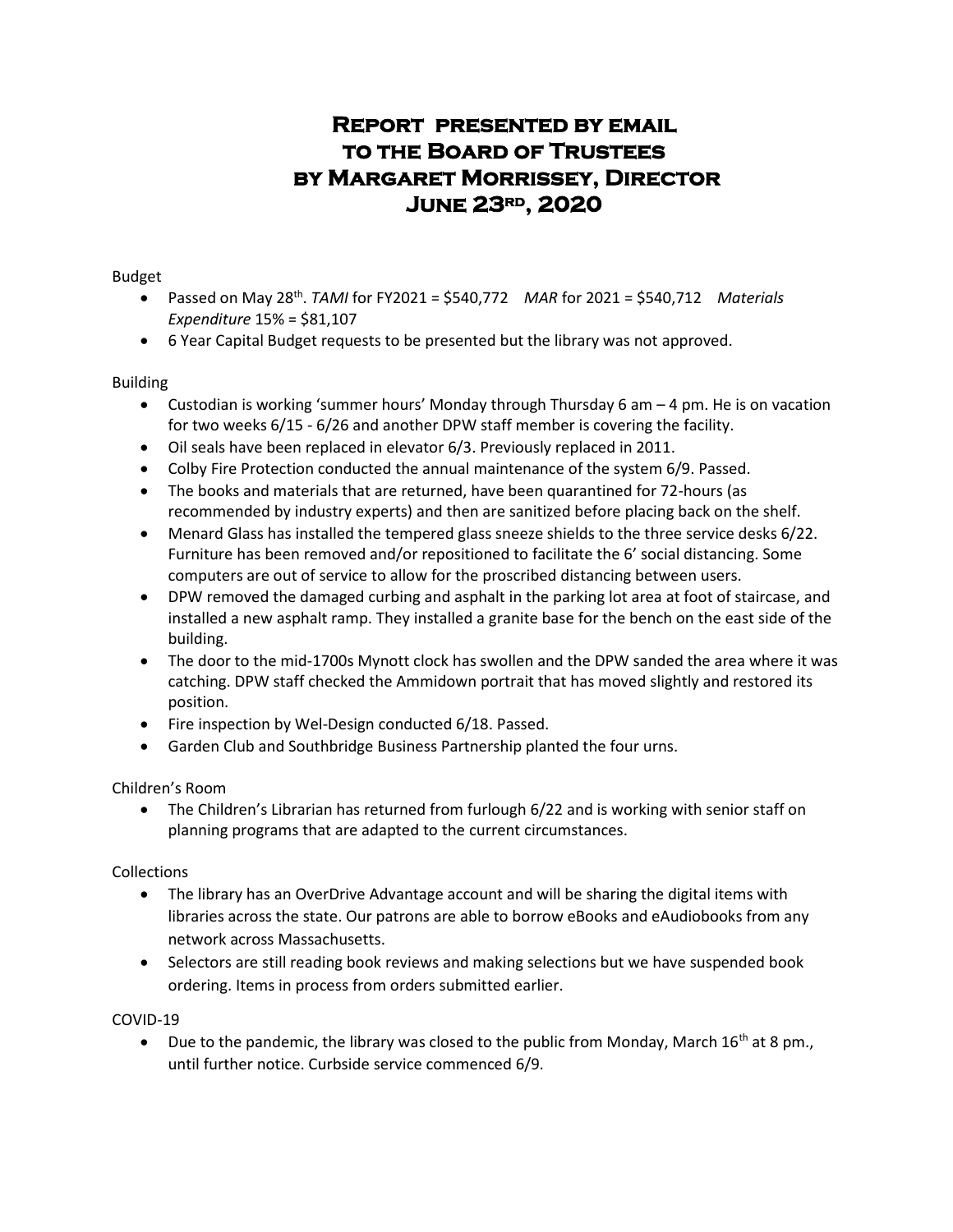- The Institute of Museum and Library Services, together with OCLC, Inc. and Battelle, announced a new collaboration to support the nation's libraries and museums as they consider safe reopening practices in light of COVID-19. The project is known as REALM and the reports are available online.
- Battelle's first results show that SARS-CoV-2 virus was not detectable on the materials after three days of quarantine. This confirms that the procedure for safe materials handling that is in place is in line with the national standards.
- A binder is available for staff to peruse the information and updates. This is especially important for staff returning from furlough to keep abreast of developments.
- Staff continues to work on policies and procedures and update as new information becomes available, in anticipation of how services will be offered and operate.
- Personal Protection Equipment/Masks have been provided through the Health Department and hand sanitizer has been purchased. Sneeze guards are in place.
- Cleaning of the building is now the focus and will determine how the next phase of reopening will happen as we need to ensure that we can adhere to the standards set in the Reopening Guidelines.
- Submitted expenses Materials \$1,097.05 and Services \$2,753.00 to CFO for CARES Act reimbursement. The town recently received notice that the town-wide request has been approved.
- Preparations for opening to the public (in a limited capacity Phase 3) continue. Some items such as the cleaning schedule needs to be confirmed.

## Curbside Service

- New curbside service began Tuesday, June 9
- Service offered Monday Friday 10 am to 4 pm
- Books and other materials will be returned by the patron directly to the Book Drop on the rear of the building - to avoid contamination
- No donations can be accepted at this time due to space limitations and quarantine

Friends of JEL

 No donations of books can be accepted due to concerns for safe handling of materials. Notice posted on the book drop.

#### Grants

• SCORE has donated \$250 to the library in recognition of the services that the library provides to its local members.

#### Meetings

- Participated in Dept. Heads meetings
- Area library directors met to discuss topics of mutual interest, mostly about COVID-19 and how curbside service was working out for our respective libraries 6/17.
- Met with Holly Christo of Literacy Volunteers of Central MA to discuss the office configuration for reopening.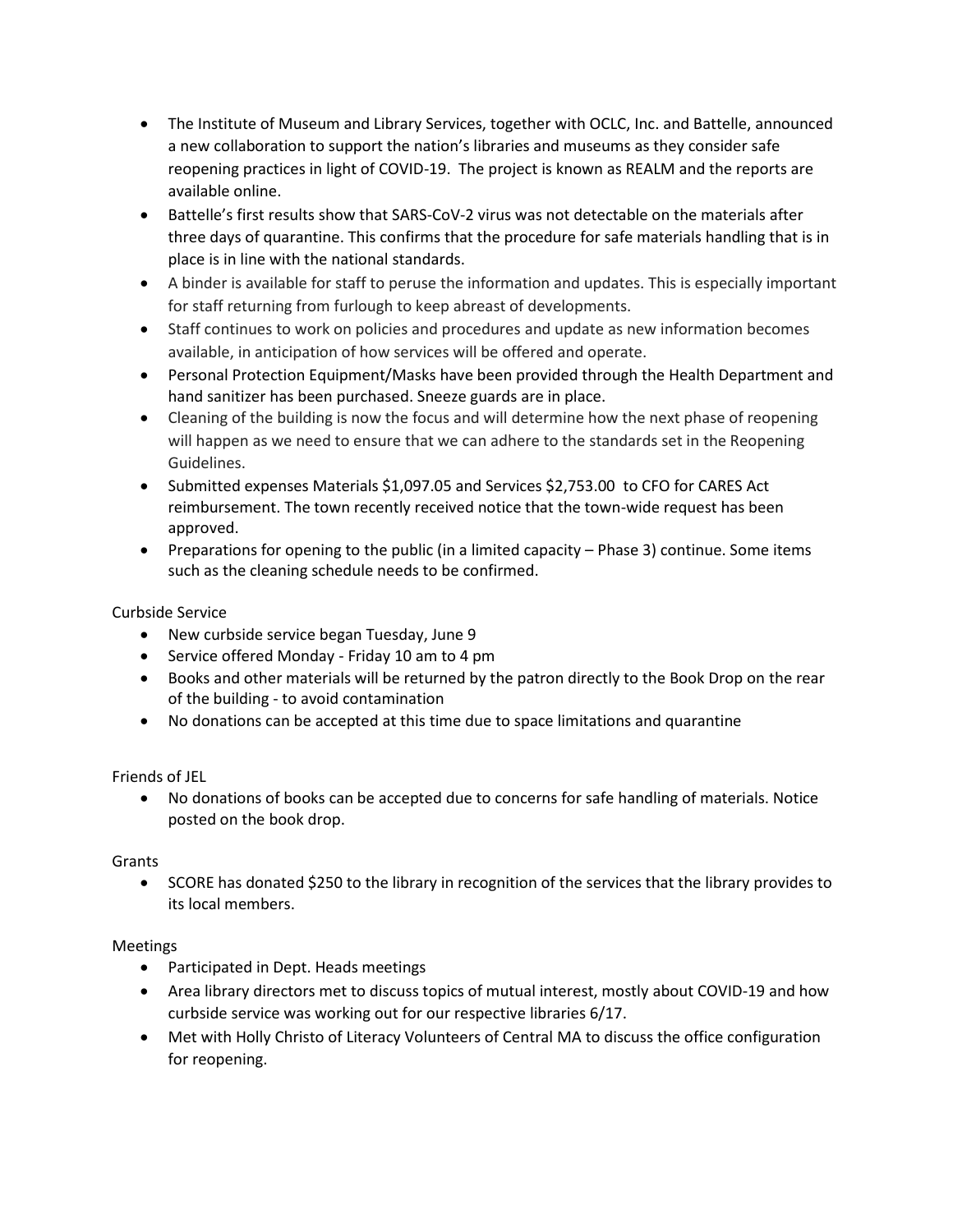**Outreach** 

- Staff is posting regularly to Facebook to provide the community with some resources and hopefully interesting material.
- Keeping in touch with the Tuesday *Knitting with Sonya* group via posts on Facebook *You Keep Me in Stitches*. Posting some of the projects that have been completed.
- Staff launched the Silver Screen Bundles where the book and movie are combined in a bundle with a bag of microwave popcorn. Patrons were excited to take up this option.
- A call went out from the Department of Corrections to libraries across the state asking for donations of reading material for those incarcerated. JEL was able to provide some donations of paperback books. It was a good opportunity for the library to connect with the education department there.
- Promotion of Summer Reading continues. The 2020 theme is "Imagine Your Story". Staff is creating a terrarium as a living organism and fairy gardens are being created too to inspire young patrons. Now that senior staff has returned from furlough, planning can be more definitive.

Programs

- In June the Adult Services Librarian has selected some items from the archive and been posting to Facebook and local history group. Lots of positive feedback.
- Due to the pandemic, all other programs have been suspended, since March 13.
- Gaming area known as "the warp zone" has been created with a large format screen and will be used by players for the Nintendo Switch games (when permitted).

**Staff** 

- Mail delivery has been suspended and staff pick up the mail daily.
- Buffing of the music CD collections is underway, using the VenMill machine. Approximately, half the collection is now completed.
- Staff are continuing to maintain social distancing and sanitize work areas and equipment.
- Three staff participated in the trivia quiz at 7 pm on 5/22 organized by Central MA Library Advocates.
- Circulation Supervisor returned from furlough 6/8 to assist with Curbside Delivery.
- Children's Librarian and Circulation Assistant returned from furlough 6/22
- Position advertised S-5 Tech Processing/Circulation Assistant, vacancy created due to retirement.

Tax Abatement Personnel

 All participants have worked a total of 10-16 hours in the program. Reported to Council on Aging Director.

Technology

- C/WMARS installed the additional Access Point to boost the WiFi signal in the parking lot 6/4
- Self Checkout station electrical connection completed and now connected to internet 6/4
- Purchased license for Adobe Acrobat 2020 for Windows for staff computer
- C/WMARS staff upgraded the Envisionware software.